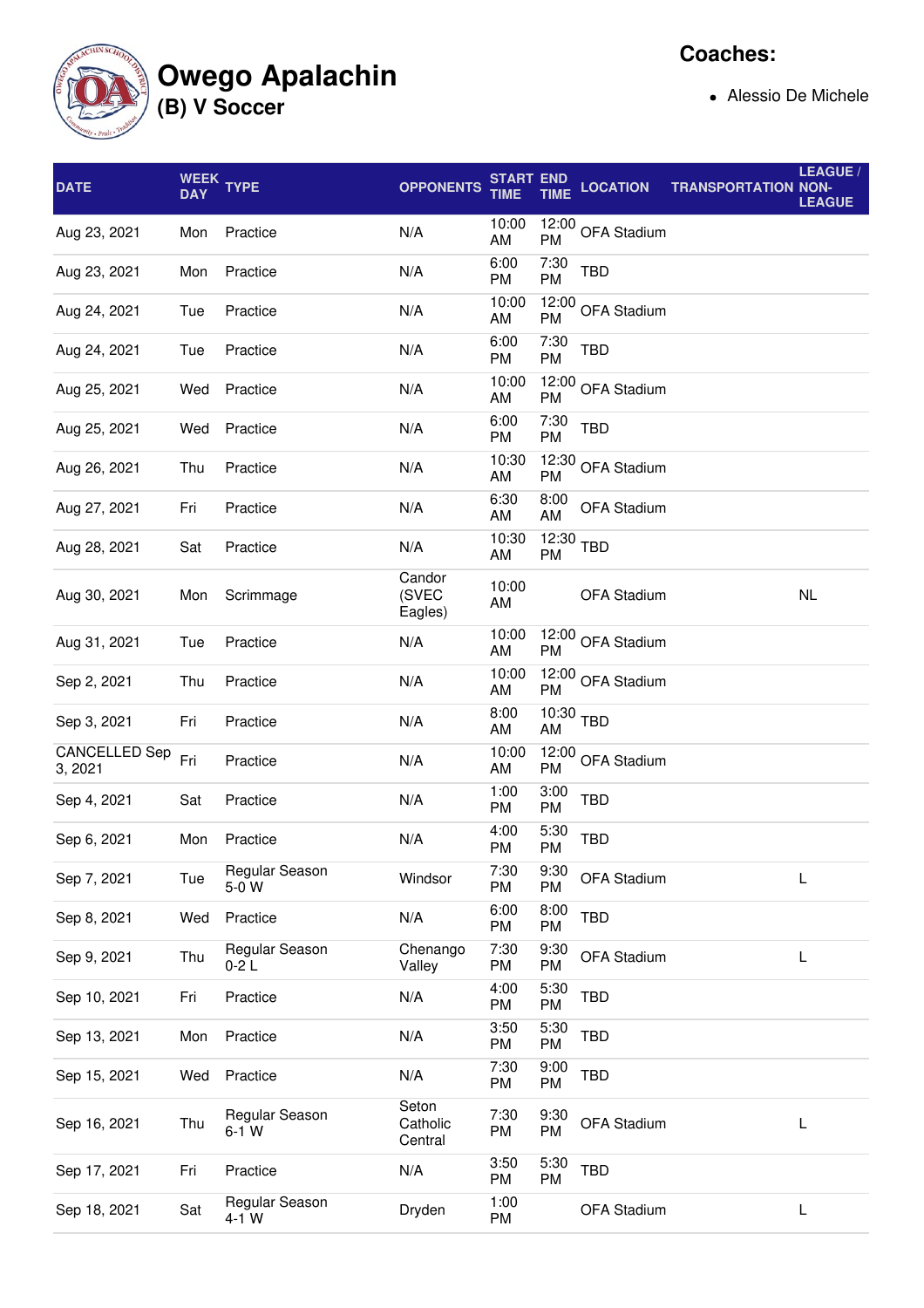| <b>DATE</b>                      | <b>DAY</b> | WEEK TYPE                                        | <b>OPPONENTS</b>  | <b>START END</b><br><b>TIME</b> | <b>TIME</b>       | <b>LOCATION</b> | <b>TRANSPORTATION NON-</b> | LEAGUE /<br><b>LEAGUE</b> |
|----------------------------------|------------|--------------------------------------------------|-------------------|---------------------------------|-------------------|-----------------|----------------------------|---------------------------|
| Sep 21, 2021                     | Tue        | Practice                                         | N/A               | 6:00<br>PM                      | 7:30<br><b>PM</b> | <b>TBD</b>      |                            |                           |
| Sep 22, 2021                     | Wed        | Practice                                         | N/A               | 3:50<br>PM                      | 5:30<br><b>PM</b> | <b>TBD</b>      |                            |                           |
| <b>CANCELLED Sep</b><br>23, 2021 | Thu        | Practice                                         | N/A               | 3:50<br>PM                      | 5:30<br>PM        | <b>TBD</b>      |                            |                           |
| Sep 24, 2021                     | Fri        | Practice                                         | N/A               | 3:50<br>PM                      | 5:30<br><b>PM</b> | <b>TBD</b>      |                            |                           |
| Sep 27, 2021                     | Mon        | Practice                                         | N/A               | 6:00<br>PM                      | 8:00<br><b>PM</b> | <b>TBD</b>      |                            |                           |
| Sep 27, 2021                     | Mon        | Practice                                         | N/A               | 6:00<br>PM                      | 8:00<br><b>PM</b> | <b>TBD</b>      |                            |                           |
| Sep 28, 2021                     | Tue        | Regular Season<br>7-0 W                          | Norwich           | 7:30<br>PM                      | 9:30<br>PM        | OFA Stadium     |                            | L                         |
| Sep 29, 2021                     | Wed        | Practice                                         | N/A               | 3:45<br>PM                      | 5:30<br><b>PM</b> | TBD             |                            |                           |
| Sep 29, 2021                     | Wed        | Practice                                         | N/A               | 4:00<br>PM                      | 5:30<br>PM        | <b>TBD</b>      |                            |                           |
| Oct 1, 2021                      | Fri        | Practice                                         | N/A               | 3:45<br>PM                      | 5:30<br><b>PM</b> | <b>TBD</b>      |                            |                           |
| Oct 1, 2021                      | Fri        | Practice                                         | N/A               | 4:00<br>PM                      | 5:30<br>PM        | <b>TBD</b>      |                            |                           |
| Oct 4, 2021                      | Mon        | Practice                                         | N/A               | 3:40<br>PM                      | 5:30<br><b>PM</b> | <b>TBD</b>      |                            |                           |
| Oct 5, 2021                      | Tue        | Regular Season<br>$4-0$ W                        | Chenango<br>Forks | 7:30<br>PM                      | 9:30<br>PM        | OFA Stadium     |                            | L                         |
| Oct 6, 2021                      | Wed        | Practice                                         | N/A               | 6:00<br><b>PM</b>               | 7:30<br><b>PM</b> | <b>TBD</b>      |                            |                           |
| Oct 8, 2021                      | Fri        | Practice                                         | N/A               | 10:00<br>AM                     | 11:55<br>PM       | TBD             |                            |                           |
| Oct 11, 2021                     | Mon        | Practice                                         | N/A               | 10:00<br>AM                     | 12:00<br>PM       | <b>TBD</b>      |                            |                           |
| Oct 12, 2021                     | Tue        | Practice                                         | N/A               | 3:40<br>PM                      | 5:30<br><b>PM</b> | <b>TBD</b>      |                            |                           |
| Oct 13, 2021                     | Wed        | Practice                                         | N/A               | 3:45<br>PM                      | 5:30<br><b>PM</b> | TBD             |                            |                           |
| Oct 14, 2021                     | Thu        | Practice                                         | N/A               | 3:40<br>PM                      | 5:30<br><b>PM</b> | <b>TBD</b>      |                            |                           |
| Oct 15, 2021                     | Fri        | Practice                                         | N/A               | 3:40<br>PM                      | 5:30<br>PM        | <b>TBD</b>      |                            |                           |
| Oct 18, 2021                     | Mon        | Practice                                         | N/A               | 7:30<br>PM                      |                   | <b>TBD</b>      |                            |                           |
| Oct 20, 2021                     | Wed        | Practice                                         | N/A               | 7:30<br>PM                      |                   | <b>TBD</b>      |                            |                           |
| Oct 21, 2021                     | Thu        | Practice                                         | N/A               | 5:30<br>PM                      | 7:00<br><b>PM</b> | TBD             |                            |                           |
| Oct 22, 2021                     | Fri        | Post-Season (Section 4<br>Tournament)<br>$2-0$ W | Dryden            | 3:30<br>PM                      | 5:30<br><b>PM</b> | OFA Stadium     |                            | <b>NL</b>                 |
| Oct 25, 2021                     | Mon        | Practice                                         | N/A               | 7:30<br>PM                      | 9:00<br><b>PM</b> | <b>TBD</b>      |                            |                           |
| Oct 27, 2021                     | Wed        | Practice                                         | N/A               | 6:00<br>PM                      | 7:30<br><b>PM</b> | <b>TBD</b>      |                            |                           |
| Oct 27, 2021                     | Wed        | Post-Season                                      | Chenango<br>Forks | 6:00<br>PM                      | 8:30<br>PM        | OFA Stadium     |                            | <b>NL</b>                 |
| Oct 28, 2021                     | Thu        | Practice                                         | N/A               | 3:45<br>PM                      | 5:30<br><b>PM</b> | <b>TBD</b>      |                            |                           |
| Oct 29, 2021                     | Fri        | Practice                                         | N/A               | 3:45<br>PM                      | 5:30<br>PM        | <b>TBD</b>      |                            |                           |